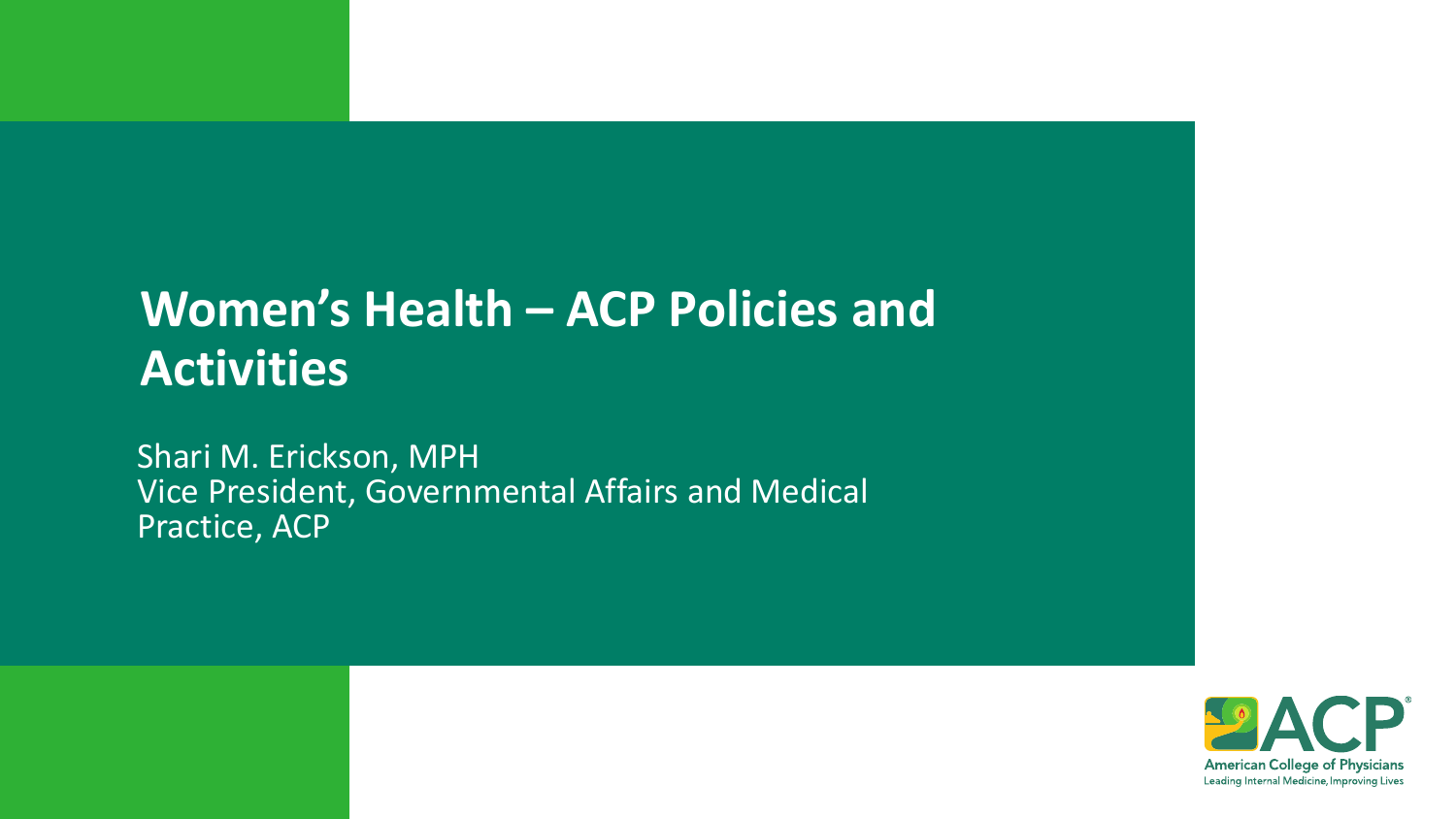## **ACP Policy and Recent Activities – Women's Health**

- 2018 Policy Paper: **Women's Health Policy in the United States**
	- [https://annals.org/aim/fullarticle/2682682/women-s-health-policy-united-states-american](https://annals.org/aim/fullarticle/2682682/women-s-health-policy-united-states-american-college-physicians-position)college-physicians-position
- [Support](http://bit.ly/2RZFpgf) for **H.R. 1585, the Violence Against Women (VAWA) Reauthorization Act of 2019,** legislation that authorizes funding for services to protect and improve the health of survivors of domestic violence, dating violence, and stalking.
- Oppose HHS proposed rollback of LGBTQIA nondiscrimination protections under Section 1557 of [the ACA and religious exemption that could restrict access to reproductive health care](http://bit.ly/2O6cl5O) – Group of 6 and [with many others](https://www.acponline.org/acp_policy/letters/joint_letter_opposing_changes_to_aca_section_1557_lgbtq_nondiscrimination_protection_2019.pdf).

## • **Title X:**

- Strongly oppose the HHS revised regulations of the Title  $X ACP$  $X ACP$  and [with many others.](http://bit.ly/3aOvvGW)
- [Urge language in the FY 2020 Labor, Health and Human Services, and Education \(LHHS\)](http://bit.ly/36xwOa1)  Appropriations bill to support the Title X Family Planning program – [also with many others](https://www.acponline.org/acp_policy/letters/joint_letter_to_senate_on_fy_2020_title_x_appropriations_2019.pdf)
- [Oppose state efforts that inappropriately interfere with the patient-physician relationship](http://www.groupof6.org/content/dam/AAFP/documents/advocacy/prevention/women/ST-Group6-LegislativeInterference-051519.pdf)  Group of 6